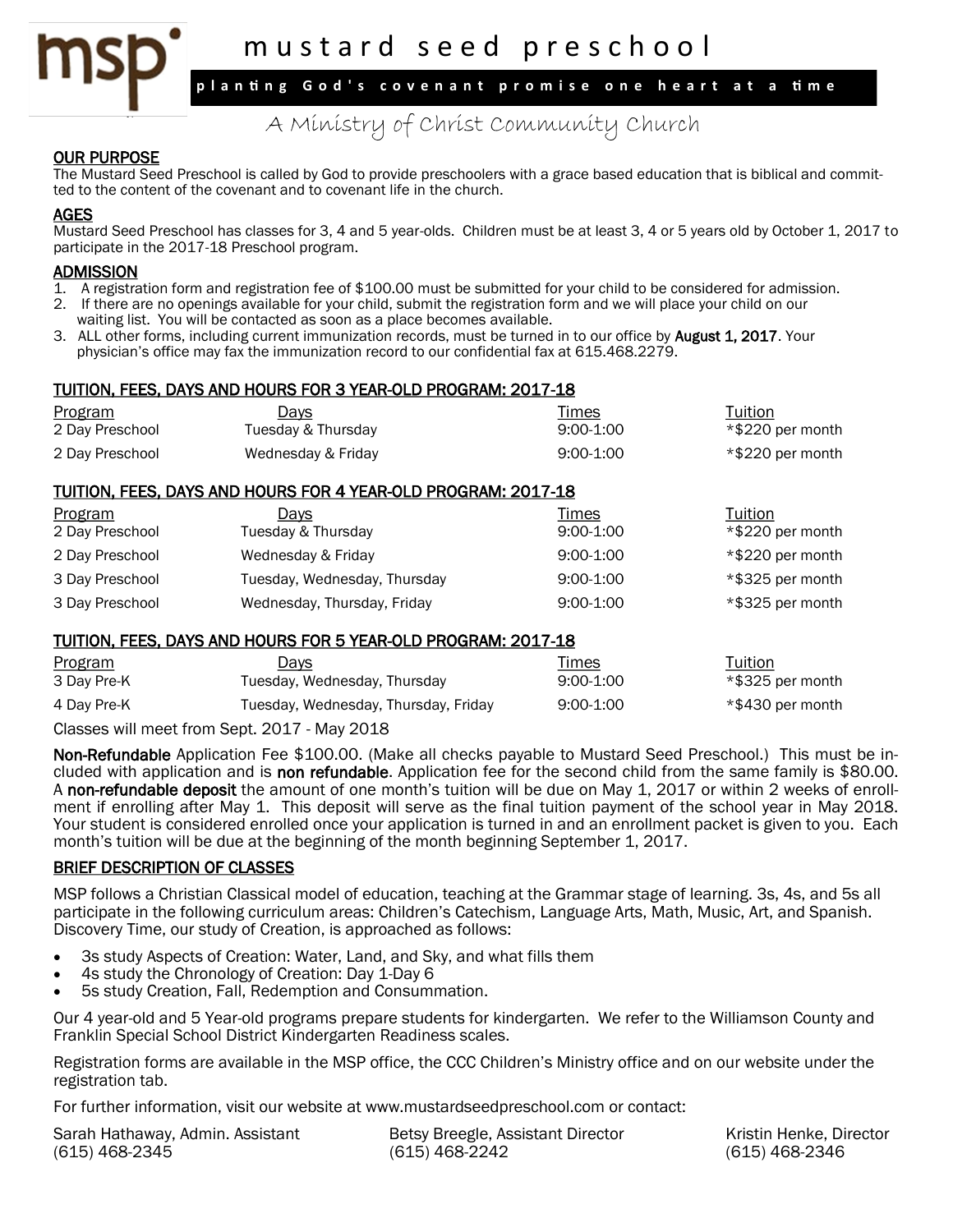

# 615-468-2345 www.mustardseedpreschool.com **REGISTRATION FORM FOR 2017-18 SCHOOL YEAR**

| <b>CHILD INFORMATION</b>                                                                                                                                                                                             |                                                  |  |                                                                                                                |
|----------------------------------------------------------------------------------------------------------------------------------------------------------------------------------------------------------------------|--------------------------------------------------|--|----------------------------------------------------------------------------------------------------------------|
|                                                                                                                                                                                                                      |                                                  |  |                                                                                                                |
|                                                                                                                                                                                                                      |                                                  |  |                                                                                                                |
| Is there anything concerning your child you would like to make us aware of? ________________________                                                                                                                 |                                                  |  |                                                                                                                |
|                                                                                                                                                                                                                      |                                                  |  |                                                                                                                |
| <b>PARENTAL/GUARDIAN INFORMATION</b>                                                                                                                                                                                 |                                                  |  |                                                                                                                |
|                                                                                                                                                                                                                      |                                                  |  |                                                                                                                |
|                                                                                                                                                                                                                      |                                                  |  |                                                                                                                |
|                                                                                                                                                                                                                      |                                                  |  |                                                                                                                |
|                                                                                                                                                                                                                      |                                                  |  | Home Phone: ___________________________ Work Phone: _______________________Cell Phone: _______________________ |
|                                                                                                                                                                                                                      |                                                  |  |                                                                                                                |
|                                                                                                                                                                                                                      |                                                  |  |                                                                                                                |
|                                                                                                                                                                                                                      |                                                  |  |                                                                                                                |
|                                                                                                                                                                                                                      |                                                  |  |                                                                                                                |
|                                                                                                                                                                                                                      |                                                  |  | Home Phone: _________________________Work Phone: _______________________Cell Phone: _____________________      |
|                                                                                                                                                                                                                      |                                                  |  |                                                                                                                |
|                                                                                                                                                                                                                      |                                                  |  |                                                                                                                |
|                                                                                                                                                                                                                      |                                                  |  |                                                                                                                |
|                                                                                                                                                                                                                      |                                                  |  |                                                                                                                |
|                                                                                                                                                                                                                      |                                                  |  |                                                                                                                |
|                                                                                                                                                                                                                      |                                                  |  |                                                                                                                |
| <b>PLACEMENT INFORMATION (PLEASE MARK ONE)</b>                                                                                                                                                                       |                                                  |  |                                                                                                                |
|                                                                                                                                                                                                                      | 3 year old program (must be 3 by Oct. 1st, 2017) |  |                                                                                                                |
|                                                                                                                                                                                                                      | 4 year old program (must be 4 by Oct. 1st, 2017) |  |                                                                                                                |
| 5 year old program (must be 5 by Oct. 1st, 2017)                                                                                                                                                                     |                                                  |  |                                                                                                                |
| Options of days for your child to attend Mustard Seed Preschool are listed on page 2 (the reverse side) of this<br>application. Please note options for each age group and mark your preferred choices as described. |                                                  |  |                                                                                                                |
| Classes will meet from Sept. 2017-May 2018                                                                                                                                                                           |                                                  |  |                                                                                                                |
|                                                                                                                                                                                                                      |                                                  |  |                                                                                                                |

Please complete and sign this form including the non-refundable application fee (\$100) and return to the Christ Community Church Mustard Seed Preschool office. (Make checks payable to Mustard Seed Preschool.) MSP families will receive first priority from Jan. 20-Jan. 31, 2017. Enrollment opens to CCC families (not currently enrolled at MSP) on Feb. 1. Enrollment is open to the community-at-large on Feb. 8. To avoid long lines, applications will be stamped with the date received, but not the time on that day. A waiting list is maintained. You will receive a notification of placement by mail.